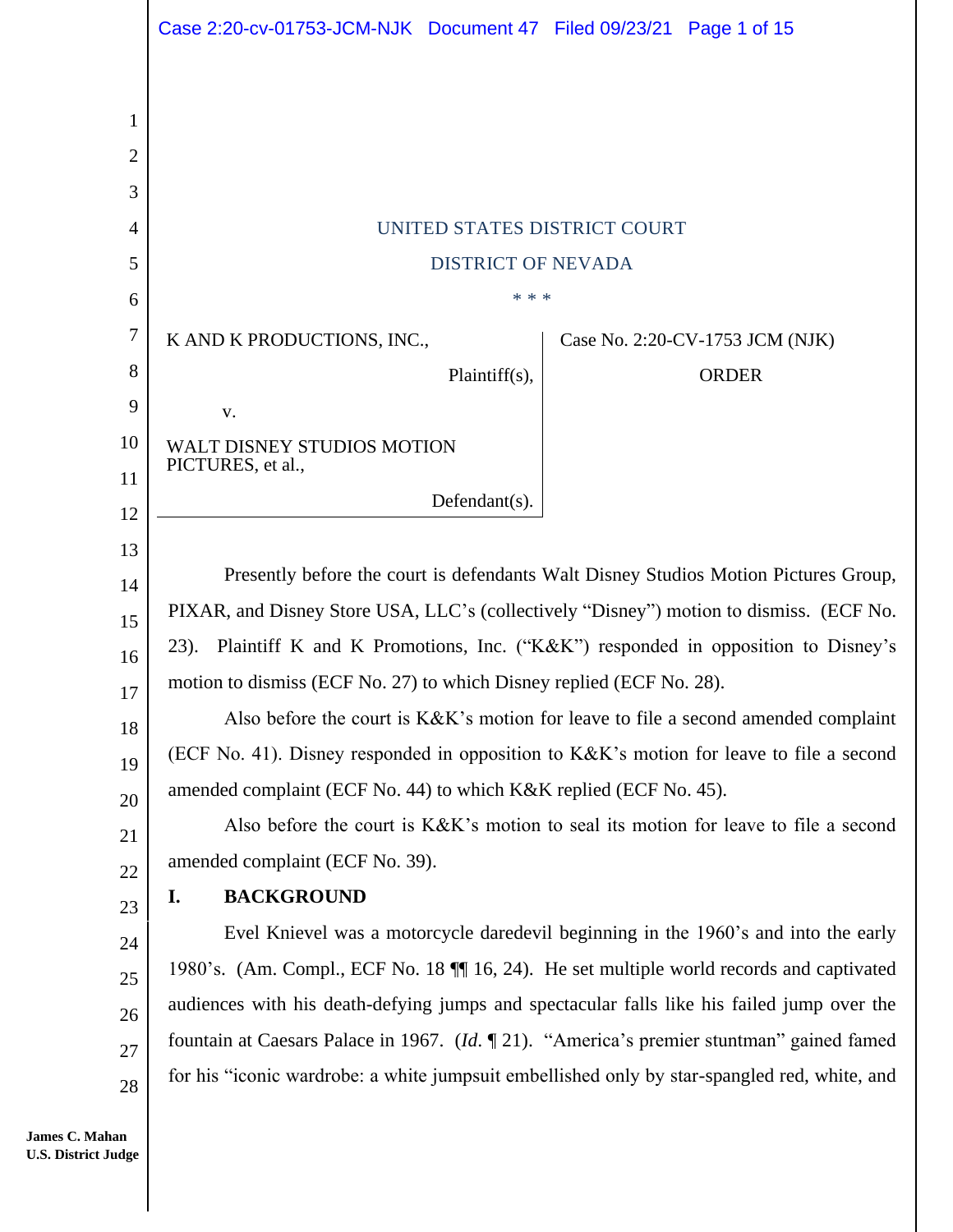blue patriotic insignia with a matching white cape and helmet and a motorcycle adorned by red, white, and blue colors." (*Id*. ¶ 20).

"In 1973, Ideal Toys released the Evel Knievel Stunt Cycle, a toy which features a doll of Evel Knievel in his signature…jumpsuit and matching helmet." (*Id*. ¶ 26). Additionally, the toy came with a red "energizer", which wound up the toy to be released. (*Id*.).

7 9 K&K owns intellectual property and publicity rights for Evel Knievel, which includes trademarks, copyrights for audio/visual works, right to publicity, existing licenses, contracts, and common law rights. (*Id.* ¶¶ 13–15).

10 11 12 13 14 15 16 17 18 Disney released the long-awaited *Toy Story 4* in June 2019, featuring a new character alongside the usual cast of toys called Duke Caboom. (*Id.* ¶ 38). Duke Caboom rides a Canadian-flag-colored motorcycle and dresses in a white jumpsuit, helmet, and cape with Canadian insignia. (*Id*. ¶ 41). Duke Caboom is first introduced in *Toy Story 4* by "Bo Peep" to the film's protagonist, "Woody". (*Id*. ¶ 40).Woody and Bo Peep seek to enlist Duke Caboom's help in rescuing a runaway toy name "Forky," who is being held hostage by "Gabby Gabby," the film's antagonist. (*Id*.). Woody and Bo Peep need Duke Caboom to jump over an aisle in an antique store to do so, but Duke Caboom has insecurities about his stuntman abilities. (*Id*. ¶¶ 43–44).

19 20 21 22 23 24 25 26 27 28 Duke Caboom explains the source of his insecurity by flashing back to a 70s era scene where a child is playing with his Duke Caboom doll while watching the commercial advertisement for the "Duke Caboom Stunt Cycle." (*Id*. ¶ 45). However, the toy could not perform as advertised in the commercial and Duke Caboom states, "[the child] threw me away!" (*Id*. ¶ 46). Bo Peep cheers Duke Caboom up by reminding him that they "need the only toy who can crash us onto Gabby's cabinet! Any duke Caboom toy can land. But you are the only one that can crash the way you do." (*Id*. ¶ 47). Later, Woody and Duke board Duke Caboom's motorcycle together in preparation for jumping the antique store's aisle to which Woody successfully lands, but Duke does not. (*Id.*  $\P$  48, 50). In the final stunt, Duke Caboom is encouraged to jump 40 feet across an amusement park and through lights

1

2

3

4

5

6

8

- 2 -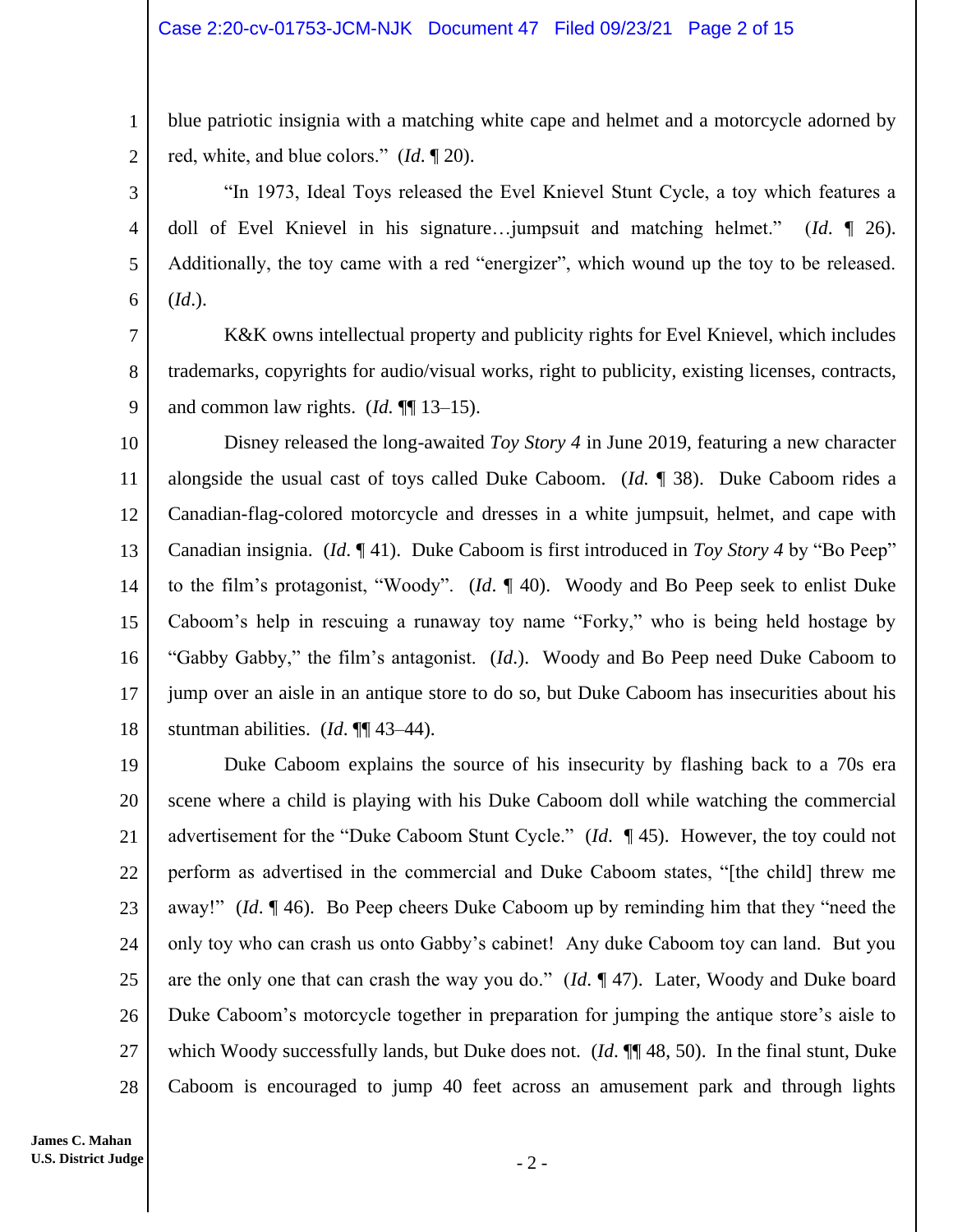1 2 fabricated to look like a ring of fire. (*Id*. ¶ 51). Once again, Duke Caboom fails and falls onto the floor. (*Id*.).

3 4 5 6 7 8 9 10 Disney promoted *Toy Story 4* in Las Vegas and around the world with promotional materials that prominently featured Duke Caboom. (*Id*. ¶¶ 35–37, 52–55). Additionally, Disney manufactured and sold Duke Caboom merchandise including the "Disney Pixar Toy Story Stunt Racer Duke Caboom," which featured a Duke Caboom doll in a white jumpsuit with a cape and belt buckle adorned by a red Canadian insignia, and a matching helmet and motorcycle. (*Id.* ¶¶ 57–59). The toy also comes with a red "launcher." (*Id*. ¶ 58). A similar toy was manufactured by Lego and Fisher-Price. (*Id*. ¶ 60). Duke Caboom merchandise is sold online and in retail stores in Nevada. (*Id*. ¶¶ 62-63).

11 12 13 14 15 16 *Toy Story 4* actors, directors, and producers referenced the Evel Knievel inspiration for Duke Caboom in six separate interviews. (*Id*. ¶¶ 64–74). Consumers and critics quickly note the similarities between Evel Knievel and Duke Caboom. (*Id*. ¶¶ 75–89). K&K provides comparison photos between Evel Knievel, the original stunt cycle, Disney's Duke Caboom, and Disney's merchandise in its amended complaint. (*Id*. ¶¶ 20, 26–27, 31, 36, 42, 45, 58, 60, 89).

17 18 19 20 21 K&K brings claims under the Lanham Act, 15 U.S.C. § 1125, for false endorsement/false description, trade dress infringement, and trademark dilution. It also brings Nevada common law claims for trademark infringement/unfair competition, unjust enrichment, and a claim of right to publicity under NRS 597.770. Disney now moves to dismiss K&K's claims in full under Rule 12(b)(6) for failure to state a claim. (ECF No. 23).

22

# **II. LEGAL STANDARD**

23 24 25 26 27 28 Federal Rule of Civil Procedure 8 requires every complaint to contain a "short and plain statement of the claim showing that the pleader is entitled to relief." Fed. R. Civ. P. 8. Although Rule 8 does not require detailed factual allegations, it does require more than "labels and conclusions" or a "formulaic recitation of the elements of a cause of action." *Ashcroft v. Iqbal*, 556 U.S. 662, 678 (2009) (citation omitted). In other words, a complaint must have *plausible* factual allegations that cover "all the material elements necessary to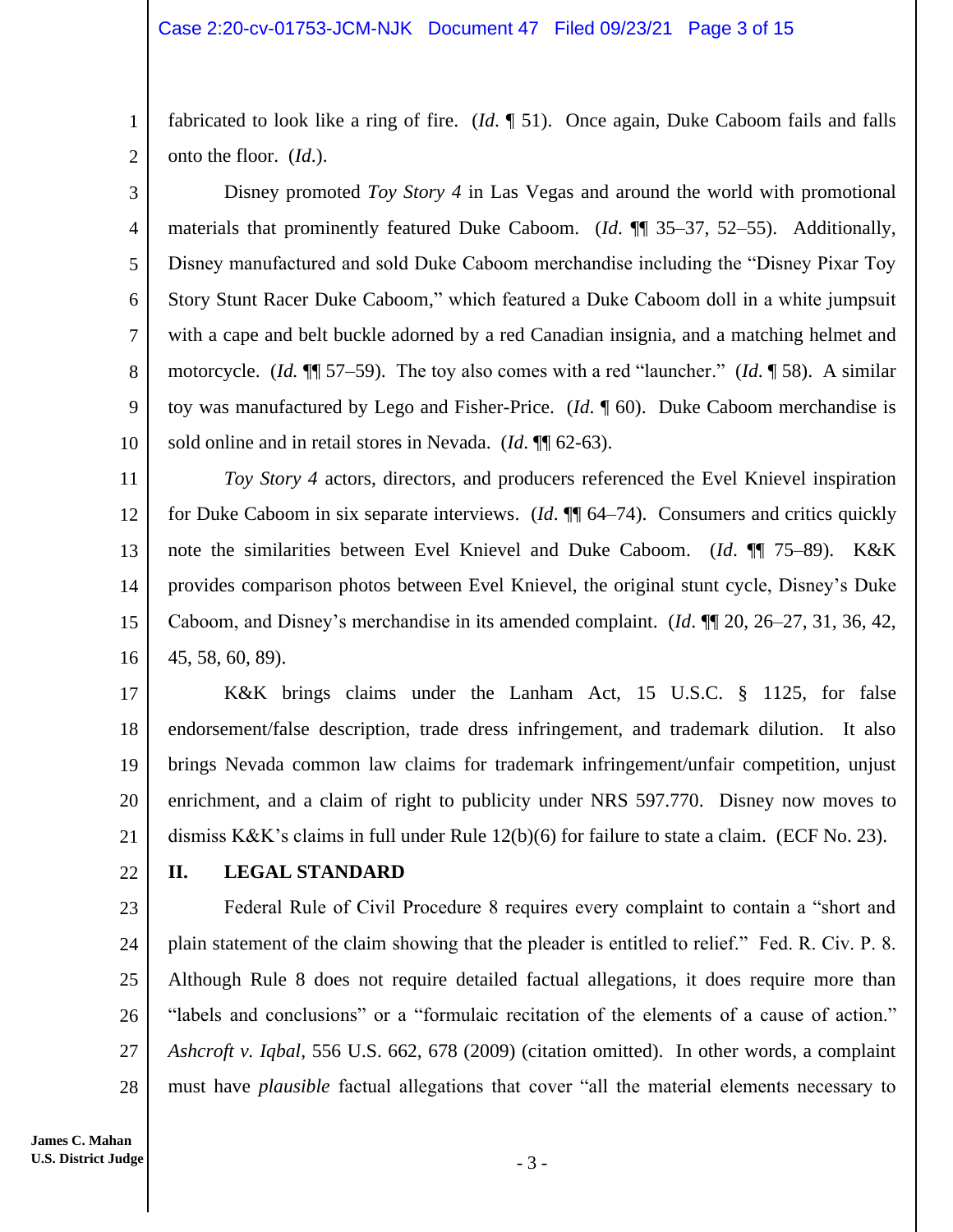#### Case 2:20-cv-01753-JCM-NJK Document 47 Filed 09/23/21 Page 4 of 15

sustain recovery under *some* viable legal theory." *Bell Atl. Corp. v. Twombly*, 550 U.S. 544, 562 (2007) (citation omitted) (emphasis in original); *see also Mendiondo v. Centinela Hosp. Med. Ctr.*, 521 F.3d 1097, 1104 (9th Cir. 2008).

3

1

2

4 5 6 7 8 9 10 11 12 13 The Supreme Court in *Iqbal* clarified the two-step approach to evaluate a complaint's legal sufficiency on a Rule 12(b)(6) motion to dismiss. First, the court must accept as true all well-pleaded factual allegations and draw all reasonable inferences in the plaintiff's favor. *Iqbal*, 556 U.S. at 678–79. Legal conclusions are not entitled to this assumption of truth. *Id.* Second, the court must consider whether the well-pleaded factual allegations state a plausible claim for relief. *Id.* at 679. A claim is facially plausible when the court can draw a reasonable inference that the defendant is liable for the alleged misconduct. *Id.* at 678. When the allegations have not crossed the line from conceivable to plausible, the complaint must be dismissed. *Twombly*, 550 U.S. at 570; *see also Starr v. Baca*, 652 F.3d 1202, 1216 (9th Cir. 2011).

14 15 16 17 18 19 20 21 22 If the court grants a Rule 12(b)(6) motion to dismiss, it should grant leave to amend unless the deficiencies cannot be cured by amendment. *DeSoto v. Yellow Freight Sys., Inc.*, 957 F.2d 655, 658 (9th Cir. 1992). Under Rule 15(a), the court should "freely" give leave to amend "when justice so requires," and absent "undue delay, bad faith, or dilatory motive on the part of the movant, repeated failure to cure deficiencies by amendments . . . undue prejudice to the opposing party . . . futility of the amendment, etc." *Foman v. Davis*, 371 U.S. 178, 182 (1962). The court should grant leave to amend "even if no request to amend the pleading was made." *Lopez v. Smith*, 203 F.3d 1122, 1127 (9th Cir. 2000) (en banc) (internal quotation marks omitted).

- 23 **III. DISCUSSION**
- 24

# **A. Lanham Act Claims and the** *Rogers* **Test**

25 26 27 28 K&K brings three Lanham Act claims: trade dress infringement, false endorsement/false description, and trademark dilution regarding *Toy Story 4*, and its associated advertisements and merchandise. (ECF No. 18 ¶¶ 98–121). Because K&K alleges that Disney has used its protected intellectual property under the Lanham Act in an

 $-4-$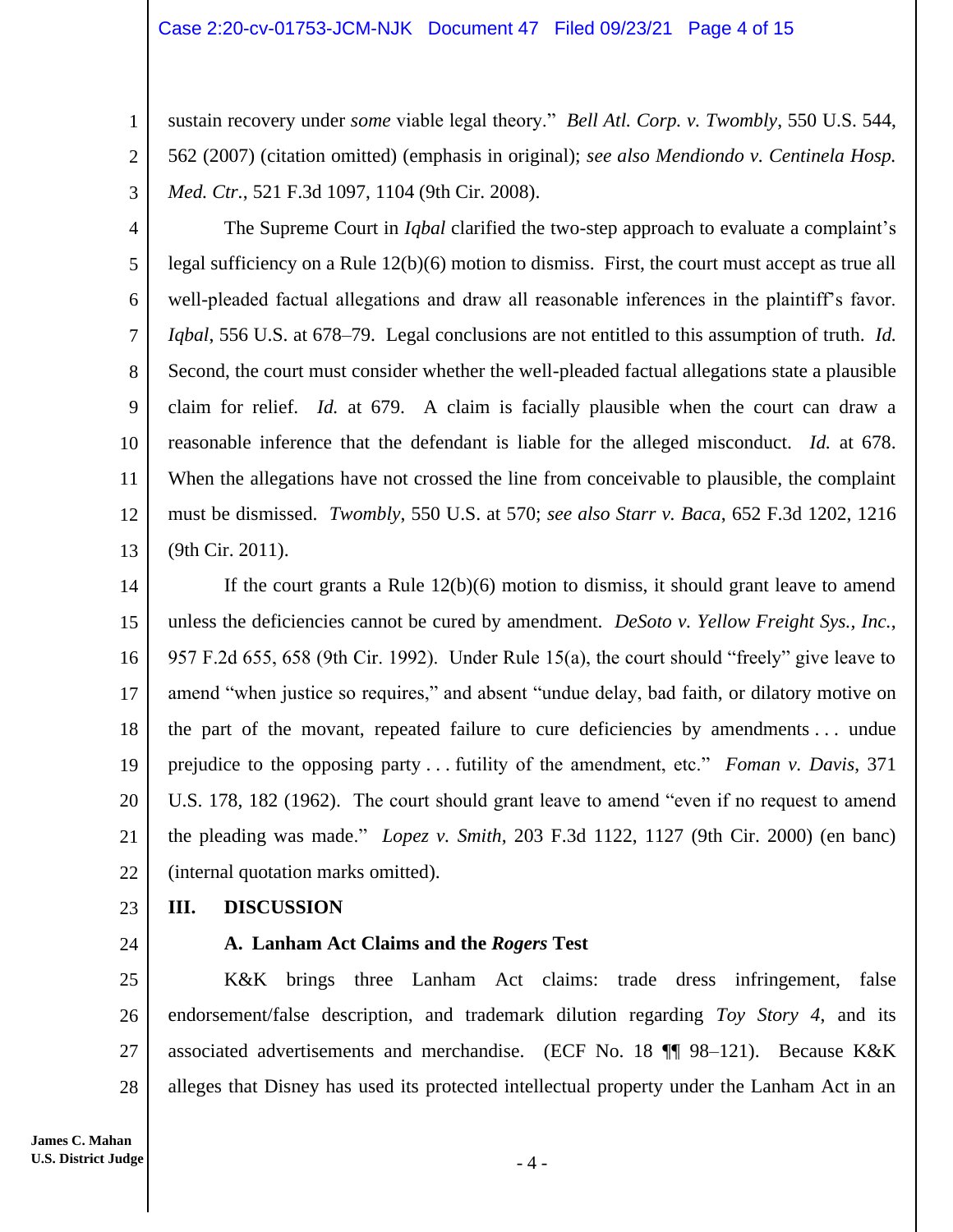expressive work, the *Rogers* test applies. *E.S.S v. Entertainment 2000, Inc. v. Rock Star Videos, Inc.*, 547 F.3d 1095, 1100 (9th Cir. 2008) (adopting the Second Circuit's approach in *Rogers* for the intersection of trademark law and the First Amendment).

3 4

5

6

7

8

9

1

2

K&K argues that the application of the *Rogers* test does not apply to the work in question (ECF No. 27 at 17) but does not proffer sufficient evidence—even when drawing all inferences in its favor—that either a) the film *Toy Story 4* should not be considered an expressive work or b) that the promotional advertising and merchandise related to the film, such as the Duke Caboom character, do not attach to the host expressive work when analyzing a trademark infringement claim within the *Rogers* framework.

10 11 12 13 14 It is axiomatic that a film is expressive. It is also well-established that advertising and the sale or licensing of consumer goods related to an expressive work like a film are incorporated into the same *Rogers* test analysis. *Twentieth Century Fox TV v. Empire Distrib., Inc.*, 875 F.3d 1192, 1196–97 (9th Cir. 2017). Therefore, the *Rogers* test does indeed apply and guides the court's initial analysis of the Lanham Act claims here.

15 16 17 18 19 20 21 22 23 24 25 26 27 28 The *Rogers* test also properly applies at the motion to dismiss stage. *Brown v. Electronic Arts, Inc.*, 724 F.3d 1235, 1247–48 (9th Cir. 2013) (district court properly dismissed Lanham Act claims under the *Rogers* test because plaintiff failed to allege sufficient facts to make out a plausible claim that survives the test); *see also Gordon v. Drape Creative, Inc.*, 909 F.3d 257, 268 (9th Cir. 2018) (affirming dismissal with prejudice of Lanham Act claims as "the evidence was such that no reasonable jury could have found for the plaintiff on either prong of the *Rogers* test"); *Dickinson v. Ryan Seacrest Enterprises, Inc.*, CV 18-2544-GW(JPRX), 2019 WL 3035090, at \*7 (C.D. Cal. Mar. 26, 2019), aff'd, Fed. Appx. 110 (9th Cir. 2020) (dismissing Lanham Act claims with prejudice under *Rogers*). In a motion to dismiss, the court "presumes that the facts alleged by the plaintiff are true," *Halet v. Wend Inv. Co.*, 672 F.2d 1305, 1309 (9th Cir.1982), but the court is not, however, required to "accept any unreasonable inferences or assume the truth of legal conclusions cast in the form of factual allegations." *Ileto v. Glock Inc.*, 349 F.3d 1191, 1200 (9th Cir. 2003).

- 5 -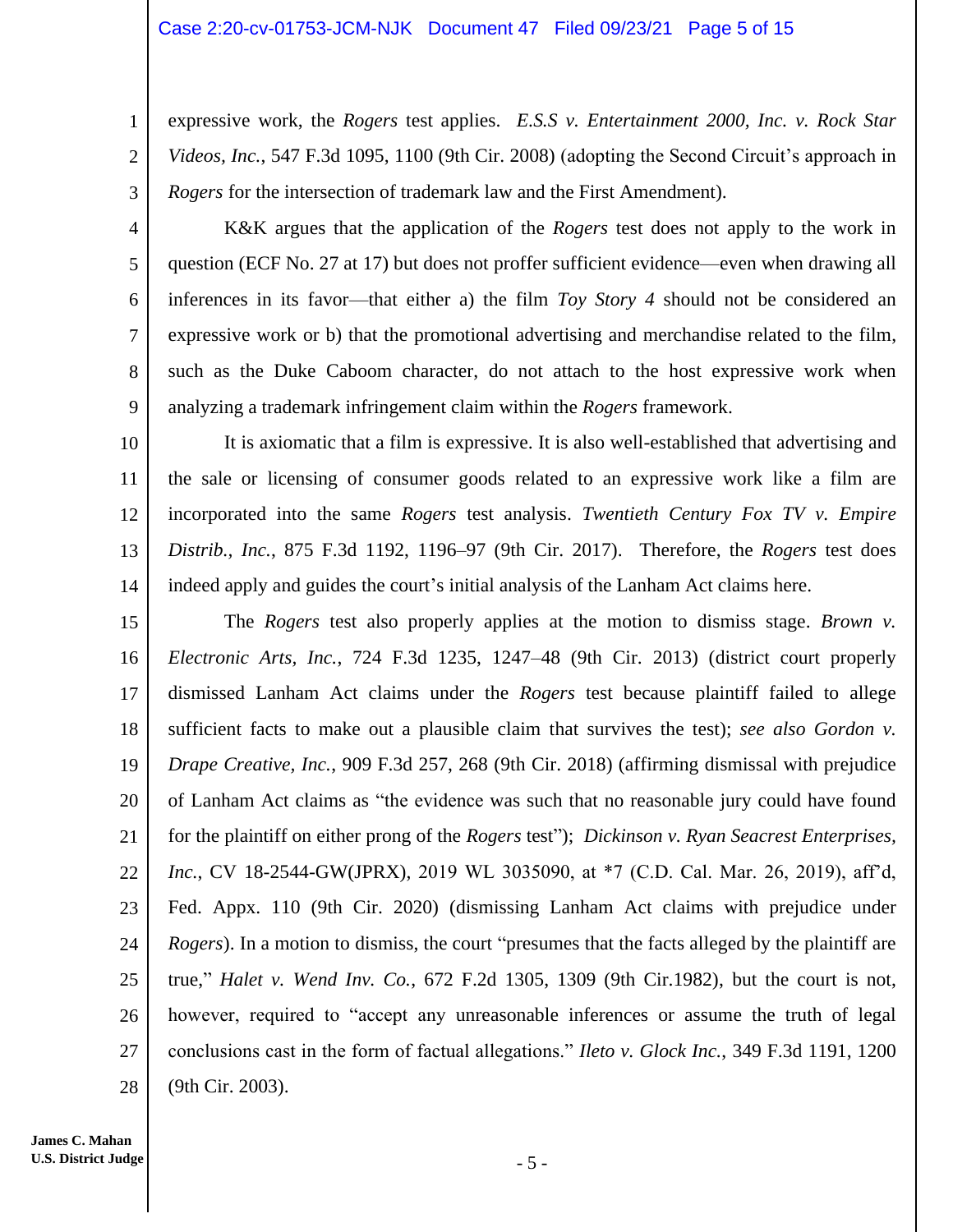The *Rogers* test is a balancing test; the court must balance the "public interest in avoiding consumer confusion" with "the public interest in free expression." *Rogers v. Grimaldi*, 875 F.2d 994, 999 (2d Cir. 1989). When the public interest in free expression outweighs the public interest in avoiding consumer confusion, the *Rogers* test bars Lanham Act claims from proceeding beyond the pleading stage. *Id*.

6 7 8 9 10 The *Rogers* test has two prongs. The first prong requires that to be precluded from a Lanham Act claim, the defendant's use of plaintiff's trademark must be artistically relevant to the underlying work. *Rogers*, 875 F.2d at 1000. If the first prong is satisfied, the Lanham Act is still precluded unless the alleged use explicitly misleads consumers about the source or content of the work. *Id*. at 999.

11

1

2

3

4

5

## **1. Artistic Relevance**

12 13 14 15 16 17 For this first prong, the threshold is very low as the artistic relevance "merely must be above zero." *E.S.S v. Entertainment 2000, Inc. v. Rock Star Videos, Inc.*, 547 F.3d 1095, 1100 (9th Cir. 2008). For example, the alleged infringer in *Rogers* satisfied the artistic relevance prong where its use of the trademark at issue was "not arbitrarily chosen just to exploit the publicity value of [the plaintiff's mark] but instead ha<sup>[d]</sup> genuine relevance to the film's story." *Rogers*, 875 F.2d at 1001.

18 19 20 21 22 23 24 25 In *E.S.S.*, a video game created a "cartoon-style parody of East Los Angeles" which had a virtual strip club called "Pig Pen," a replica of the real-life "Play Pen." 547 F.3d at 1100. The court found artistic relevance as it was reasonable to "recreate a critical mass of the businesses and buildings" in the city to attain the appropriate "look and feel." *Id*. In *Brown v. Electronic Arts Inc.*, another video game case, Hall of Fame football player Jim Brown alleged that EA violated the Lanham Act by using his likeness in its *Madden* games. *Brown*, 724 F.3d at 1238–39. The court held that the "likeness of a great NFL player is artistically relevant to a video game that aims to recreate NFL games." *Id*. at 1247.

26 27 28 The court finds the first prong satisfied here as the alleged allusion to Mr. Knievel bears substantial artistic relevance to the creative work. Duke Caboom is an integral character in the film *Toy Story 4*. His character is integrally related to the plot and is not just

- 6 -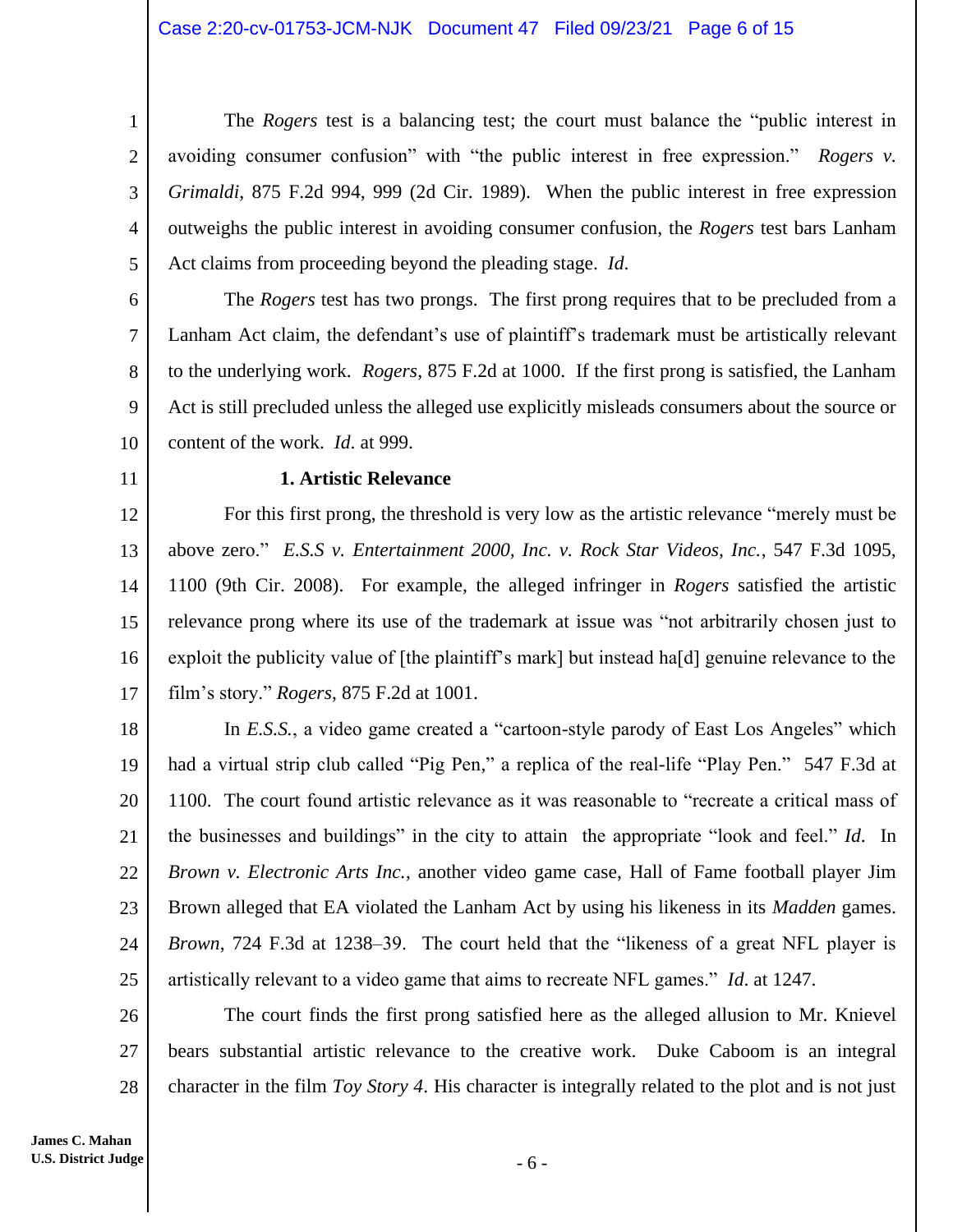#### Case 2:20-cv-01753-JCM-NJK Document 47 Filed 09/23/21 Page 7 of 15

a mere cameo appearance of a motorcycle stuntman. In Disney's words: "The humorous contrast between [Duke Caboom's] outward bravado and inward insecurity add irony and levity to what would otherwise be tense situations in the film's plot." (ECF No. 23 at 16).

3 4

5

6

7

8

9

10

1

2

This continued a theme from *Toy Story 1*, where Buzz Lightyear had to learn he was just a toy (who could not fly), not a real Space Ranger. *Id.* This artistic relevance clearly rises above the "zero" threshold; any similarity between Evel Knievel and Duke Caboom is artistically relevant to the film. Further, advertisements, promotions, and merchandising for the film prominently feature Duke Caboom (*see* ECF 23-1 at 2 where Duke Caboom is featured on the *Toy Story 4* DVD cover), thus incorporating the additional manifestations of the character under the *Rogers* test. *Empire*, 875 F.3d.

11 12 13 14 15 16 17 K&K argues that Duke Caboom is not artistically relevant to the film because it does not add "any original material element" to *Toy Story 4* and is used "*solely* to import Evel Knievel…into the film." (ECF No. 27 at 20) (emphasis in original). The court disagrees. Even considering the facts in favor of K&K, the record evinces that Duke Caboom is a crucial part of the storyline. The court is not willing to make the unreasonable inference on the facts that the Duke Caboom's appearance is simply a gratuitous showing of an Evel Knievel-esque motorcycle stuntman.

18 19 Because the court finds Duke Caboom's character artistically relevant, the court proceeds to the second prong.

20

## **2. Explicitly Misleading**

21 22 23 24 25 26 27 28 This second prong not only relies on the likelihood of consumer confusion, but also "whether there was an 'explicit indication,' 'overt claim,' or 'explicit misstatement' that would" confuse consumers into thinking that the "celebrity is somehow behind the [the film] or that [he] sponsors the product." *Brown*, 724 F.3d at 1245 (quoting *Rogers*, 875 F.2d at 1001). The court must consider the "nature of [Disney's] behavior" to *explicitly* mislead consumers rather than "the impact of the use" on consumers directly. *Brown*, 724 F.3d at 1245–46 (citing to a Sixth Circuit decision in which the court barred a Lanham Act claim against a Tiger Woods commemorative portrayal artist even though survey evidence showed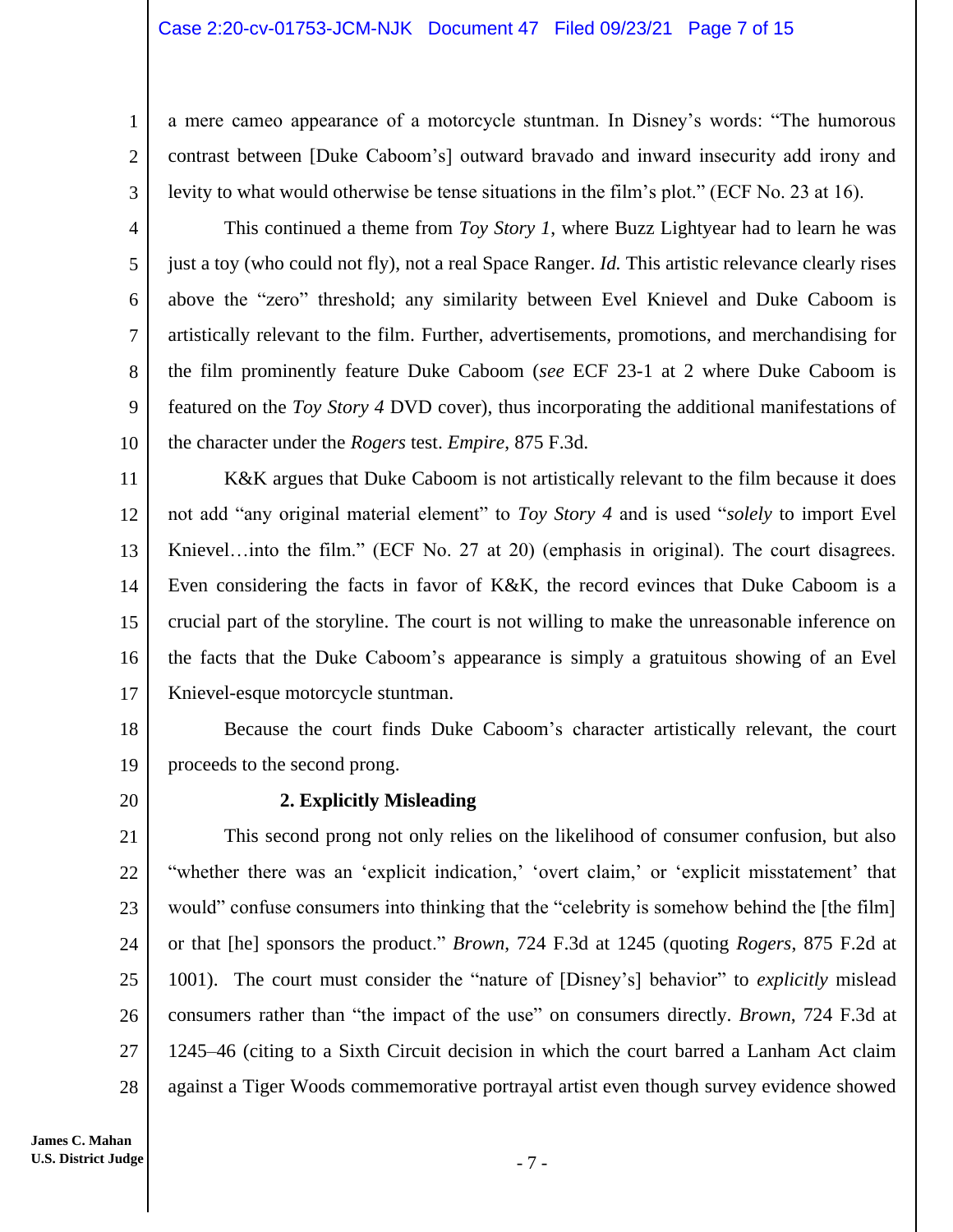#### Case 2:20-cv-01753-JCM-NJK Document 47 Filed 09/23/21 Page 8 of 15

over sixty percent of participants incorrectly inferred the Tiger Woods artwork was affiliated or connected with Tiger Woods in some way). Therefore, any analysis of consumer's reactions is misplaced.

4 5 6 7 8 9 10 11 Jim Brown argued that the use of his likeness in *Madden* video games alongside a consumer survey were sufficient to show that the video game was explicitly misleading. *Brown*, 724 F.3d at 1245-46. However, the court ruled that this evidence was insufficient, and the risk of consumer misunderstanding was outweighed by the interest in artistic expression. *Id*. at 1246. Additionally, the court in *Empire* found that the TV show *Empire* about a hip-hop music label named "Empire Enterprises," was not explicitly misleading as the show contained no overt or explicit references to the trademark owner of the similarly named record label, Empire Distribution. *Twentieth Century Fox TV*, 875 F.3d at 1198.

12 13 14 15 16 17 18 19 20 The court finds that *Toy Story 4* does not explicitly attempt to mislead consumers into believing that Mr. Knievel sponsors, endorses, or is associated with the film. (ECF No. 23 at 17). Disney created an animated toy character with a different name, appearance, and backstory from Evel Knievel. Duke Caboom has a "long horseshoe moustache"; Evel Knievel had no facial hair. (*Id*. at 9). Duke has "dark, slicked-back hair"; Evel Knievel's hair was "light and curly." *(Id.)*. Evel Knievel's jumpsuit was an American-themed suit with red, white, and blue stars and a red, white, and blue cape; Duke Caboom's jumpsuit is Canadian-themed with white and red stripes on the arms and legs and a Canadian flag for a cape. (*Id*.).

21 22 23 24 25 26 Further, the use of a mark alone is not enough to satisfy this prong of the *Rogers* test, otherwise "it would render *Rogers* a nullity." *Mattel, Inc. v. MCA Records, Inc.*, 296 F.3d 894, 902 (9th Cir. 2002). Thus, any evidence of Disney's blithe use of the Evel Knievel mark, unless shown as an explicit use to confuse customers that Mr. Knievel is somehow behind the character Duke Caboom, is not material. K&K has proffered no such evidence here. Therefore, K&K's Lanham Act claims fail under the *Rogers* test and are DISMISSED.

27 . . .

1

2

3

28 . . .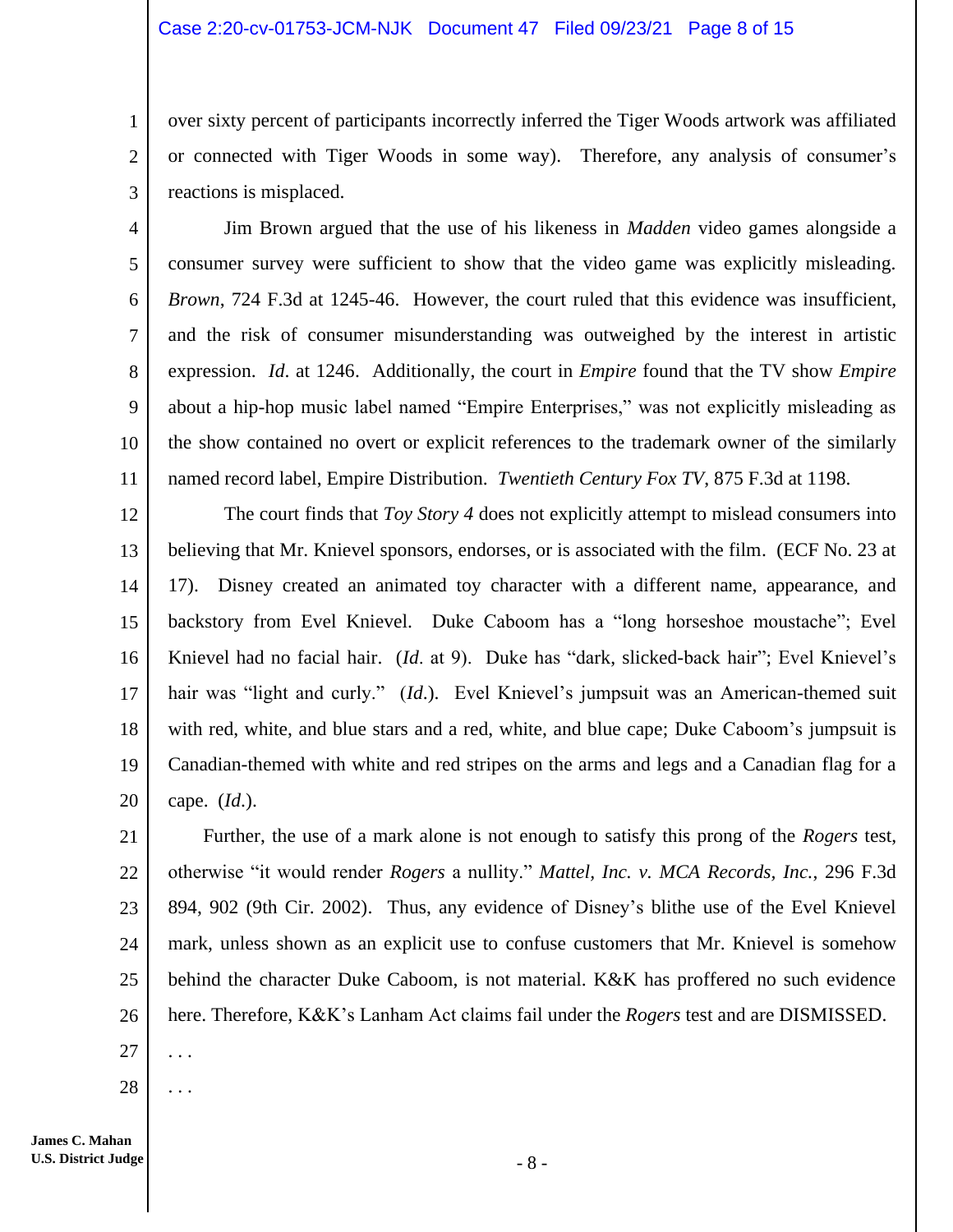1

## **B. Right to Publicity under NRS 597.770 1**

2 3 4 5 6 7 8 9 10 11 12 13 K&K claims Disney has violated its right to publicity for Evel Knievel intellectual property in two ways: *Toy Story 4* and its corresponding advertisements, and the Duke Caboom action figure. (ECF No. 18 ¶¶ 90–97). Nevada's right-to-publicity statute NRS 597.790 states that "any commercial use by another of the name, voice, signature, photograph or likeness of a person requires the written consent of that person or is or her successor in interest." Nev. Rev. Stat. § 597.790. However, K&K overlooks the statute's exemption of uses that are an "attempt to portray, imitate, simulate, or impersonate a person in a… film." Nev. Rev. Stat. § 597.790(d). The statute further exempts uses "in connection with an advertisement or commercial announcement for a use permitted by this subsection." Nev. Rev. Stat. § 597.790(f). To the extent that Disney's Duke Caboom is an attempt to portray, imitate, simulate, or impersonate Evel Knievel, it is nevertheless permissible in a film and its advertisements.

14 15 16 As to the Duke Kaboom action figure, Disney argues that the action figure is a transformative use and is therefore protected by the First Amendment. (ECF No. 23 at 9– 13).

17 18 19 20 21 22 23 Yet Disney does not offer a case where transformative use defeated a right to publicity claim under NRS 597.770 at the pleading stage and the court is not aware of such a case. When this court is faced with an issue of first impression under Nevada state law, it must use its best judgment to predict how the Nevada Supreme Court would resolve it "using intermediate appellate court decisions, decisions from other jurisdictions, statutes, treatises, and restatements as guidance." *Strother v. S. Cal. Permanente Med. Group*, 79 F.3d 859, 865 (9th Cir. 1996).

24 25 26 27 28 The caselaw on Nevada's right to publicity statute is scant. The court will thus follow the lead of the Nevada Supreme Court which often looks to California courts for guidance. *See Salestraq Am., LLC v. Zyskowski*, No. 2:08-cv-01368-LRH-LRL, 2009 WL 1652170, at \*3 (D. Nev. June 10, 2009), *aff'd*, 334 F. App'x 125 (9th Cir. 2009) (noting that Nevada has followed California when recognizing new commercial tort theories). Under California law,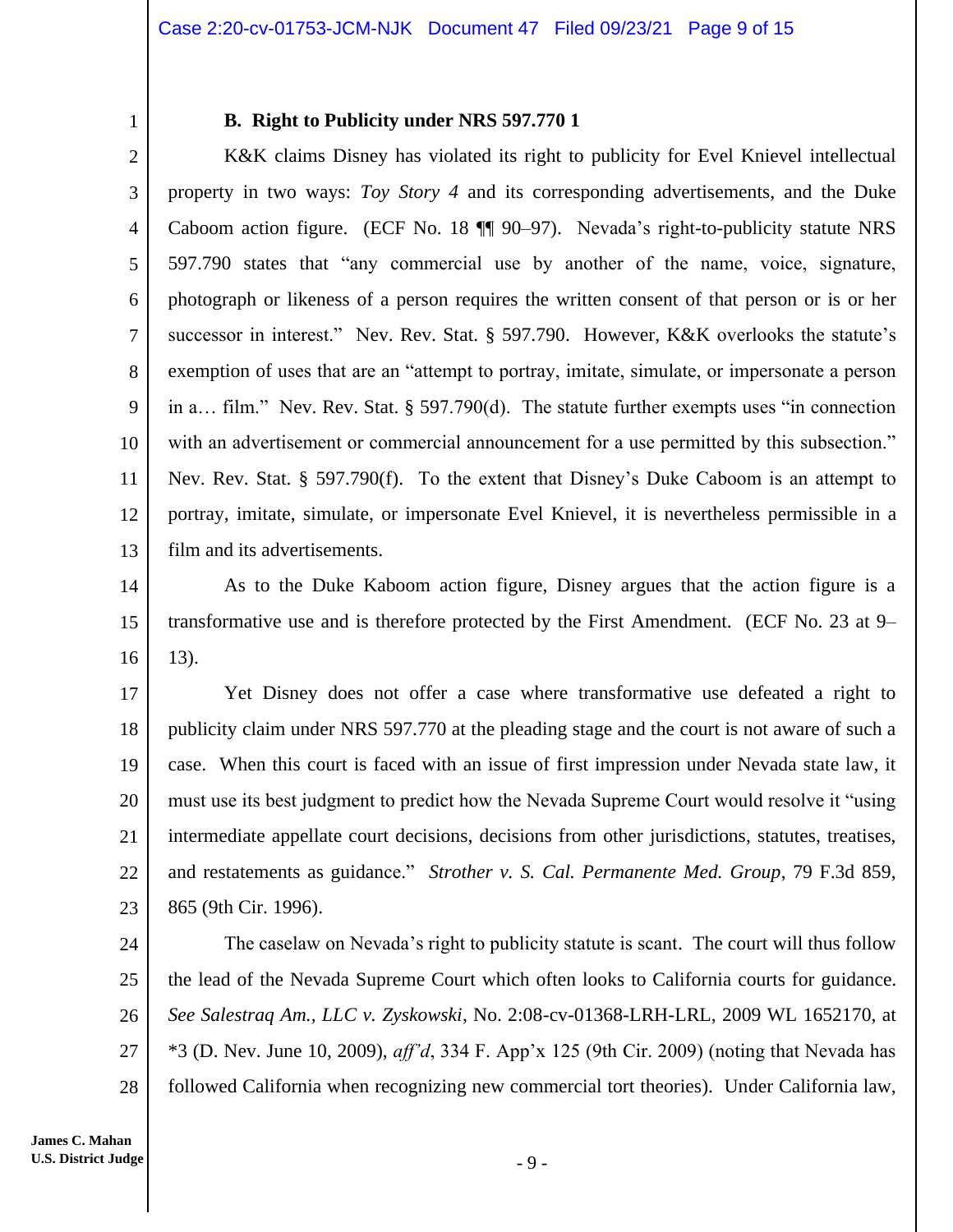1 2 3 4 5 6 7 8 9 10 "when an artist is faced with a right of publicity challenge to his or her work, he or she may raise as [an] affirmative defense that the work is protected by the First Amendment inasmuch as it contains significant transformative elements or that the value of the work does not derive primarily from the celebrity's fame." *Comedy III Prods., Inc. v. Gary Saderup, Inc.*, 21 P.3d 797, 407 (Cal. 2001). The transformative use defense is "essentially a balancing test between the First Amendment and the right of publicity." *Winter v. DC Comics*, 69 P.3d 473, 475 (Cal. 2003) (internal quotation marks omitted). And generally, state right-topublicity laws implicate broad free speech interests and "a speedy resolution is desirable because protracted litigation may chill the exercise of First Amendment rights." *Kirby v. Sega of Am., Inc.*, 50 Cal. Rptr. 3d 607, 612 (2006).

11 12 13 14 15 16 17 To that end, the defense is "often properly resolved on summary judgement, or if the complaint includes the work in question, even demurrer." *Winter*, 69 P.3d at 480. This is consistent with the general principle that while a party may not ordinarily "raise an affirmative defense such as a First Amendment defense at the motion to dismiss stage, a party may do so if the defense is apparent on the face of the complaint." *Mitchell v. Cartoon Network, Inc.*, No. CV 15-5668, 2015 WL 12839135, at \*3 (D.N.J. Nov. 20, 2015) (dismissing a New Jersey right-to-publicity claim based on a transformative use defense).

18 19 20 21 22 And the court also looks to the Ninth Circuit for guidance in adopting and then applying the California transformative use defense. *See Hilton v. Hallmark Cards*, 599 F.3d 894, 910 (9th Cir. 2010); *see also NCAA*, 724 F.3d at 1274. To that end, the defense is a question of fact that can be established "as a matter of law if no trier of fact could reasonably conclude that the [work is] not transformative." *Hilton*, 599 F.3d at 910.

23 24 25 26 Taking all this authority into account, the court is persuaded that the Nevada Supreme Court would adopt a transformative use affirmative defense to right-to-publicity claims under NRS 597.770 that could be adjudicated at the pleading stage if the defense is apparent on the face of the complaint.

27 28 Now to determine what to consider in deciding whether Disney's use here is in fact transformative, the court will again look to California caselaw and consider (1) if the

- 10 -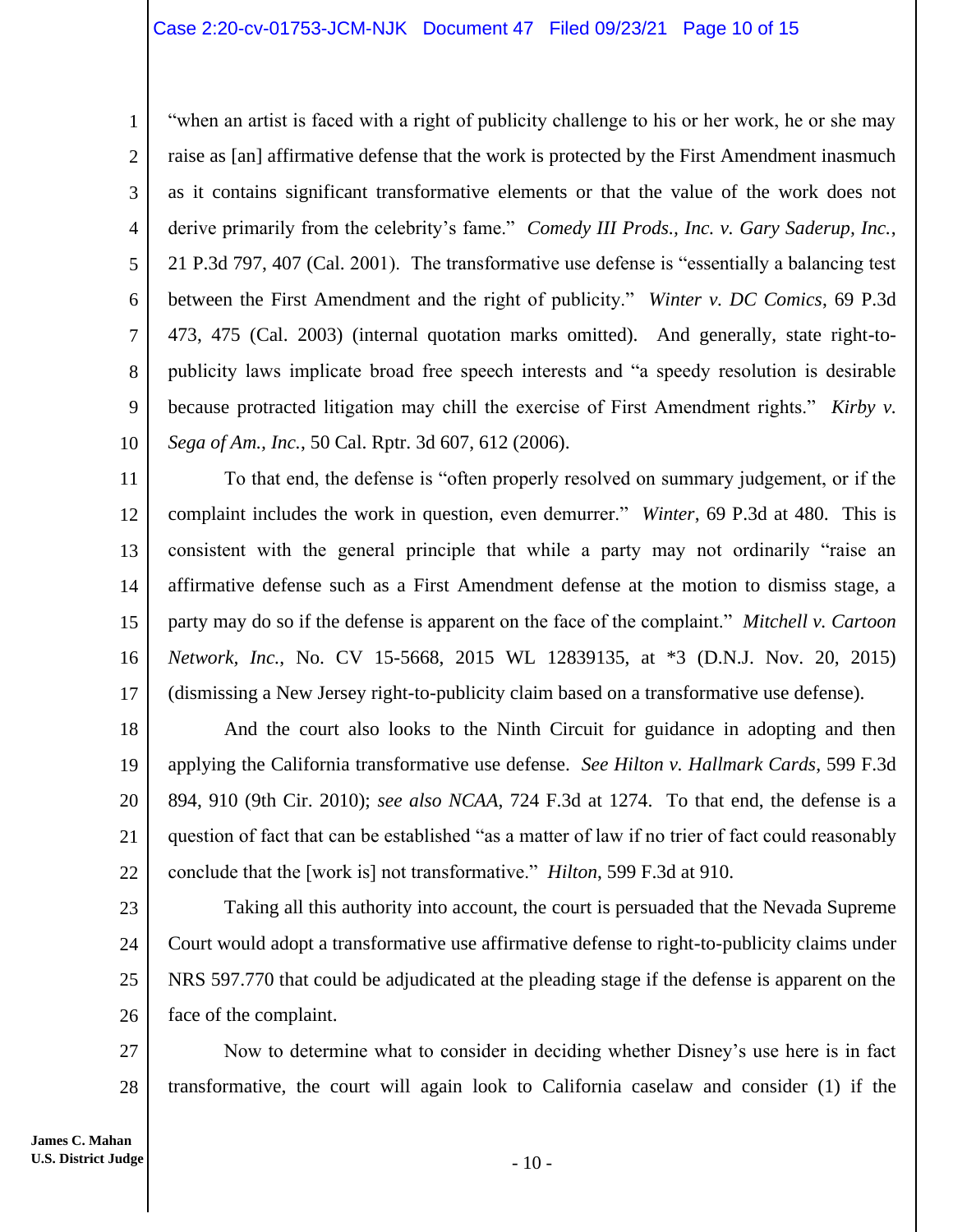celebrity likeness is one of the "raw materials" from which the original work was created from or if the depiction is the very sum and substance of the work in question; (2) whether the work is primarily the defendant's own expression; (4) whether the marketability and economic value of the challenged work derive primarily from the fame of the celebrity depicted; and (5) whether the goal of creating the work is to commercially exploit the fame of the celebrity by creating a conventional portrait supersedes the artist's skill and talent. *NCAA*, 724 F.3d at 1274 (citing *Comedy III*, 21 P.3d at 810).

8 9 10 11 12 13 The court has a few California datapoints to determine if Disney's Duke Caboom action figure is transformative. In *Comedy III*, the California Supreme Court held that "literal, conventional depictions of the Three Stooges" in a charcoal drawing that was then sold on lithographs and t-shirts made "no significant transformative or creative contribution." *Comedy III*, 21 P.3d at 409. Thus, merely merchandising a celebrity's image without their consent is not transformative.

14 15 16 17 18 19 20 21 22 In K*irby*, the California Court of Appeals applied the transformative use defense to a video game with a "Ulala" character—a reporter from outer space—that was allegedly based on the singer Kierin Kirby. *Kirby*, 50 Cal. Rptr. 3d at 612. The appellate court recognized the "similarly shaped eyes and faces, red lips and red or pink hair, brightly-colored, formfitting clothing" and similar catchphrases. *Id.* at 613. Still, Ulala was "more than a mere likeness or literal depiction of Kirby," because of her "extremely tall, slender computergenerated physique," her "hairstyle and primary costume," her dance moves, and her role as "a space-age reporter in the 25th century," all of which were "unlike any public depiction of Kirby." *Id.* at 616.

23 24 25 26 27 28 Finally, in *NCAA*, a former Arizona State and Nebraska college quarterback alleged that the video game developer EA created an avatar that "replicated [his] physical characteristics in *NCAA Football*" that allowed users to "manipulate the characters in the performance of the same activity for which they are known in real life—playing football," a violation of his right to publicity. *NCAA*, 724 F.3d at 1276. "In the 2005 edition of the game, the virtual starting quarterback for Arizona State [wore] number 9, as did [the

1

2

3

4

5

6

7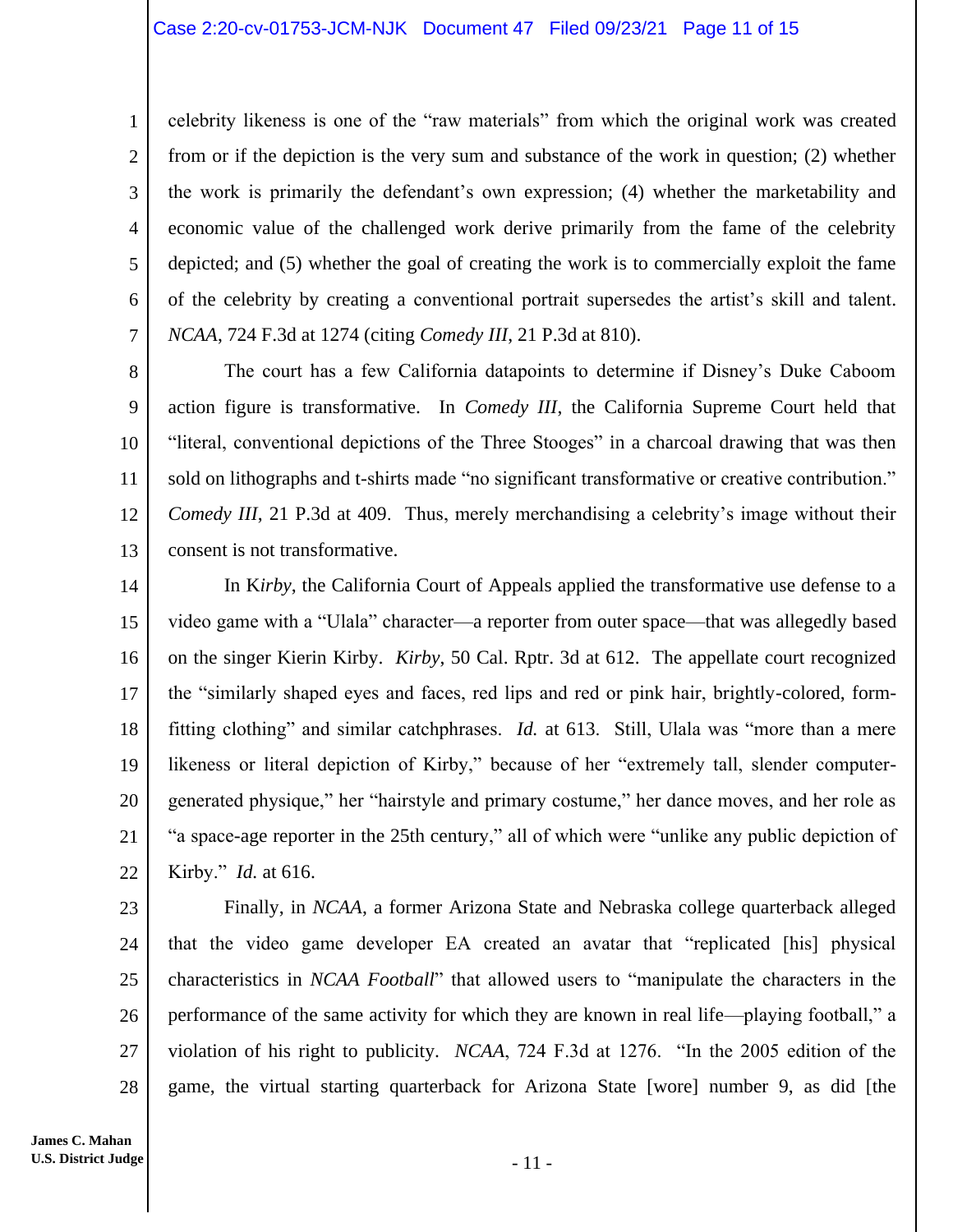#### Case 2:20-cv-01753-JCM-NJK Document 47 Filed 09/23/21 Page 12 of 15

plaintiff], and ha[d] the same height, weight, skin tone, hair color, hair style, handedness, home state, play style (pocket passer), visor preference, facial features, and school year as [the plaintiff]." *Id.* at 1272. The video game did however "omit<sup>[]</sup> the players' names on their jerseys and assign[] each player a [different] hometown." *Id.* at 1271. The Ninth Circuit held that EA's use was not transformative under California law because it "literally recreate[d] [the player] in the very setting in which he has achieved renown." *Id.*

7 8 9 10 11 12 13 14 15 16 17 18 19 20 21 22 With these cases in mind, the court finds that Disney's use of Evel Knievel's likeness contains significant transformative elements such that Disney is entitled to the defense as a matter of law. Here, the facts are more comparable to *Kirby* than to *Comedy III* or *NCAA*. Like *Kirby*, Duke Caboom is "reminiscent" of Evel Knievel, but not a literal depiction. *Kirby*, 50 Cal. Rptr. 3d at 613. The action figure has a different name, different clothing, Canadian rather than American insignia, the addition of a moustache, and a different hair color and style. Features shared by both the Duke Caboom action figure and Evel Knievel are shared by many stuntmen, such as a jumpsuit, helmet, and motorcycle. Duke Caboom is not a representation of Evel Knievel simply because he is a stuntman. Unlike NCAA where the video game avatars looked the exact same outside of their name and hometown, Duke Caboom is not a carbon copy of Evel Knievel minus a few details. The court finds that by no means is Evel Knievel the sum and substance of the work at issue here; at most, it is one of the "raw materials" from which the Duke Caboom action figure was created. Furthermore, the Duke Caboom action figure is a representation of Disney's expression in the film and not an attempt to imitate Evel Knievel. Thus, this court believes that the creative elements of Duke Caboom predominate the action figure.

1

2

3

4

5

6

27 28 Moreover, the marketability and economic value of the action figure cannot be said to derive from Evel Knievel. Distortions of a celebrity figure, "are not, from the celebrity fan's viewpoint, good substitutes for conventional depictions of the celebrity and therefore do not generally threaten markets for celebrity memorabilia that the right of publicity is designed to protect." *Comedy III*, 21 P.3d 797 at 405. The value comes from the success of *Toy Story 4*. Thus, Disney's action figure is sufficiently transformative.

**James C. Mahan U.S. District Judge**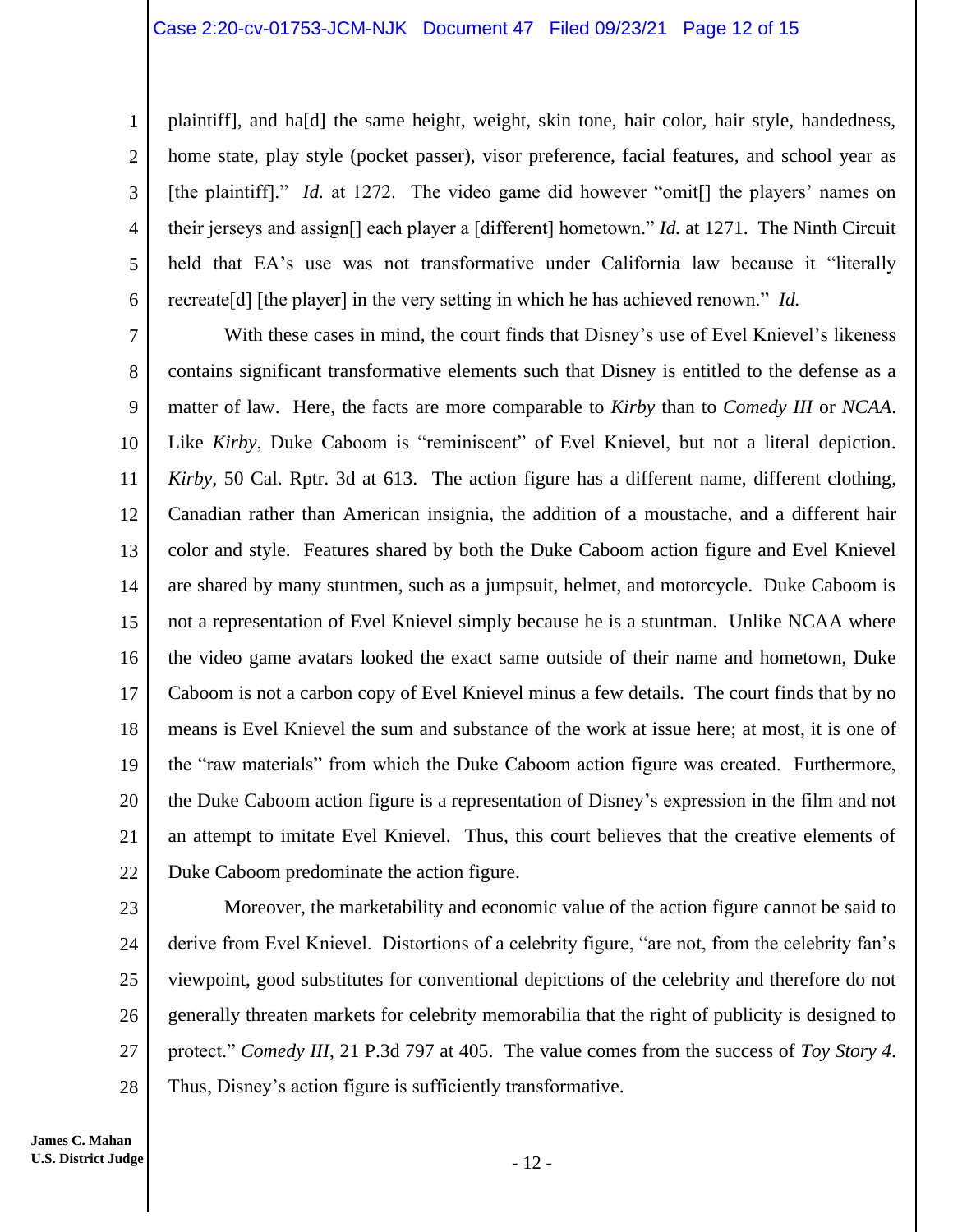1 2

cognizable claim.

3

## **C. Nevada Common Law Trademark Infringement/Unfair Competition**

In conclusion, K&K's right to publicity claim is DISMISSED for lack of a legally

4 5 6 7 8 9 10 11 12 13 14 K&K's Nevada common law claim for trademark infringement and unfair competition rises and falls with its Lanham Act claims. The elements of a Nevada common law trademark infringement claim are "identical" to the elements of a claim under "section 43(a) of the Lanham Act." *Caesars World, Inc. v. Milanian*, 247 F. Supp. 2d 1171, 1193 (D. Nev. 2003). That also means that the *Rogers* test can bar such a state law claim. *E.S.S.*, 547 F.3d at 1101; *MCA Records, Inc.*, 296 F.3d at 902; *IOW, LLC v. Breus*, 425 F. Supp. 3d 1175, 1195 (D. Ariz. 2019) ("The Ninth Circuit has made clear that the *Rogers* test applies equally to trademark infringement claims under the Lanham Act, and to state-law unfair competition claims." (cleaned up)). Because the court dismisses K&K's Lanham Act claims, its coterminous Nevada common law trademark infringement and unfair competition claims are also DISMISSED.

15

## **D. Unjust Enrichment from original complaint**

16 17 18 19 20 21 22 23 24 25 To state a claim for unjust enrichment, the plaintiff must plausibly allege it conferred a benefit on the defendant, the defendant appreciated the benefit, and the defendant's retention of the benefit without payment would be inequitable. *Certified Fire Prot. Inc. v. Precision Constr.*, 283 P.3d 250, 257 (Nev. 2012). K&K claims that it has conferred a benefit on Disney by maintaining the strength of the Evel Knievel intellectual property and that through its "unauthorized incorporation of the Evel Knievel [i]ntellectual [p]roperty into the character Duke Caboom," Disney has been unjustly enriched. (ECF No. 18 ¶¶ 128–134). Disney has "accepted and retained the benefits of its unauthorized use" by "obtaining significant profits through the promotion and sale of *Toy Story 4* and the marketing and sale of Duke Caboom merchandise." (*Id.* ¶ 131).

26 27 28 K&K in one breath alleges unauthorized use of its intellectual property but then in another alleges that it conferred a benefit onto Disney. *See SHC Holdings, LLC v. JP Denison, LLC*, No. 2:17-cv-02718-KJD-BNW, 2020 WL 1308322, at \*4 (D. Nev. Mar. 19,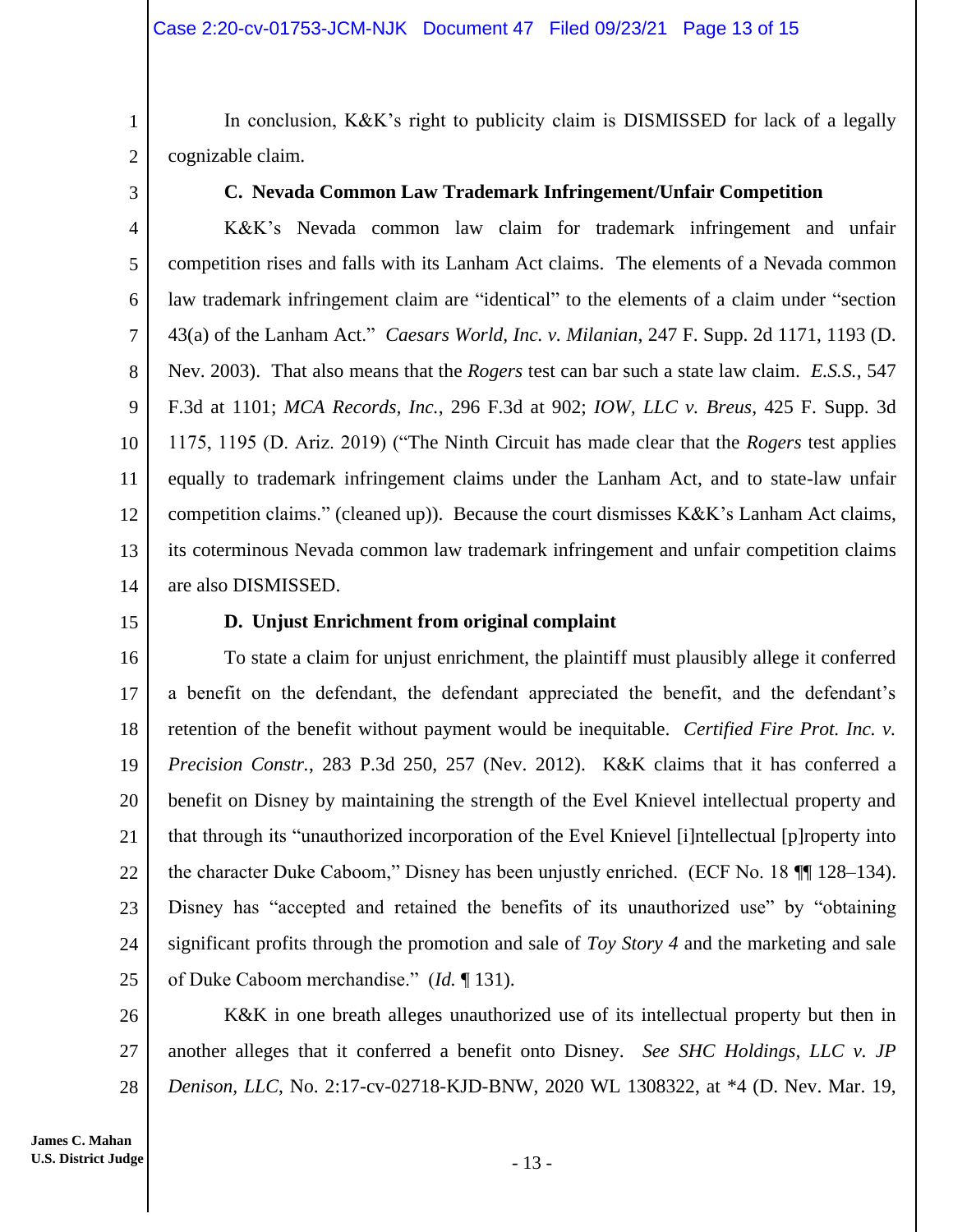4 2020) ("It may be true that Defendant nefariously acquired Plaintiffs intellectual property but there is no evidence that Plaintiff conferred that property on Defendant as required by a claim for unjust enrichment."); s*ee also Chemeon Surface Tech., LLC v. Metalast Intl., Inc.*, 312 F. Supp.3d 944, 956 (D. Nev. 2018). Putting this apparent contradiction aside, K&K nonetheless fails to state a claim for unauthorized use of its intellectual property. *See supra* sections III.A-C. Therefore, K&K's unjust enrichment theory necessarily fails and its claim is DISMISSED.

8

1

2

3

5

6

7

# **IV. K&K's Motion for Leave to File a Second Amended Complaint**

9 10 K&K recently submitted a motion for leave to file a second amended complaint based on additional facts that surfaced during discovery. (ECF No. 41).

11 12 13 14 15 16 17 Although "[t]he court should freely give leave when justice so requires," the court is not obligated to do so. Fed. R. Civ. P.  $15(a)(2)$ . In particular, the court need not give leave to amend where "it determines that the pleading could not possibly be cured by the allegation of other facts." *Lopez v. Smith*, 203 F.3d 1122, 1127 (9th Cir. 2000) (quoting *Doe v. United States*, 58 F.3d 494, 497 (9th Cir. 1995)). Thus, "leave to amend may be denied if it appears to be futile or legally insufficient." *Miller v. Rykoff-Sexton, Inc.*, 845 F.2d 209, 214 (9th Cir. 1988) (citing *Gabrielson v. Montgomery Ward & Co.*, 785 F.2d 762, 766 (9th Cir. 1986)).

18 19 20 21 "In determining whether leave to amend is appropriate, the district court considers the presence of any of four factors: bad faith, undue delay, prejudice to the opposing party, and/or futility" of the amendment. See Owens v. Kaiser Found. Health Plan, Inc., 244 F.3d 708, 712 (9th Cir. 2001).

22 23 24 25 26 27 Here, the court is not prepared to find that amendment would be futile. But it is also unpersuaded that the purported additional facts outlined in K&K's motion to file a second amended complaint rise to a level that would materially alter the foregoing analysis. It may be that additional facts could be pled to state a plausible claim under Nevada right of publicity laws or the Lanham Act, but as it stands—and based on judicial economy—the court elects to dismiss K&K's claims *without prejudice*.

28 . . .